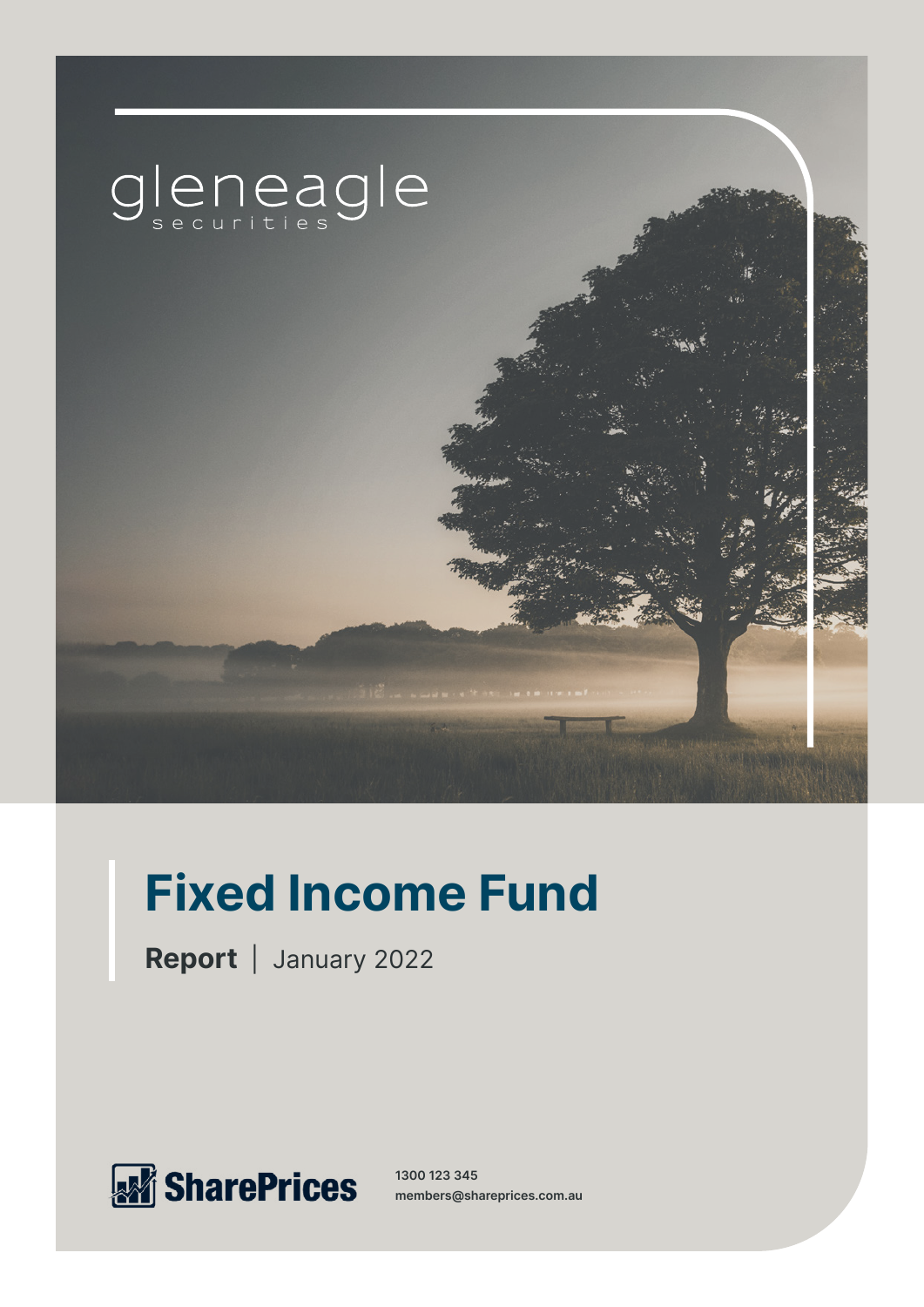## **Fund Overview**

The Fixed Income fund's point of difference is the variety of return sources it uses to deliver its investment objective. It seeks to protect investors against inflation risk by using specialised techniques, which enable the hedging of inflation. The fund also utilises the skill set of the manager, Fortlake Asset Management, to run overlay, arbitrage and offer short-term credit strategies.



| Gleneagle Investment Trust   Retail Offer |                                                                                                                                                           |
|-------------------------------------------|-----------------------------------------------------------------------------------------------------------------------------------------------------------|
| Name of Class                             | Fixed Income Fund                                                                                                                                         |
| <b>Asset Class</b>                        | Short Term Fixed Income                                                                                                                                   |
| <b>Target Returns</b>                     | Targets a return for investors to receive<br>a consistent distribution of income of<br>5% p.a*                                                            |
| <b>Investment Manager</b>                 | Fortlake Asset Management                                                                                                                                 |
| <b>Responsible Entity</b>                 | Gleneagle Asset Management Limited                                                                                                                        |
| Administrator                             | Apex Fund Services Pty Ltd                                                                                                                                |
| Custodian                                 | J.P.Morgan & Gleneagle Securities<br>(Aust) Pty Ltd                                                                                                       |
| <b>Withdrawals</b>                        | Monthly applications & withdrawal<br>requests                                                                                                             |
| <b>Distributions</b>                      | Monthly                                                                                                                                                   |
| Reinvestment                              | Monthly distribution can be reinvested                                                                                                                    |
| <b>Unit Pricing</b>                       | Monthly                                                                                                                                                   |
| <b>Minimum Investment</b>                 | \$50,000 (no maximum)                                                                                                                                     |
| <b>Establishment Fee</b>                  | Nil                                                                                                                                                       |
| <b>Contribution Fee</b>                   | Nil                                                                                                                                                       |
| <b>Withdrawal Fee</b>                     | Nil                                                                                                                                                       |
| <b>Termination Fee</b>                    | Nil                                                                                                                                                       |
| <b>Management Fee and Costs</b>           | 2.2%                                                                                                                                                      |
| <b>Manager Performance Fee</b>            | Nil                                                                                                                                                       |
| Buy / Sell Spread                         | $0.00\%$ / 0.15%                                                                                                                                          |
| <b>Investments</b>                        | <b>Bank Deposits &amp; Term Deposits</b><br>High-Grade & Investment-Grade Bonds<br><b>Asset Backed Securities</b>                                         |
| Risk                                      | Refer to PDS                                                                                                                                              |
| Reporting                                 | Confirmation statement upon account<br>opening, transaction statements, annual<br>distribution, holding and tax statements,<br>online account statements. |

#### **Credit Rating**





#### **Market Exposure by Country**



### **Market Exposure by Sector**

**Basic Materials** Communications Consumer, Cyclical Consumer, Non-Cyclical Diversified Energy Diversified Banking Inst Commer Banks Non-US Commer Banks Eastern US Insurance Diversified Finan Serv REITS Real Estate Industrial Technology Utilities



^Past performance is not indicative of future performance. \*Targeted return provides an indication of what the fund aims to achieve. There is no guarantee this target return will be achieved. Fund inception is 18th May 2021.

#### **SharePrices** k.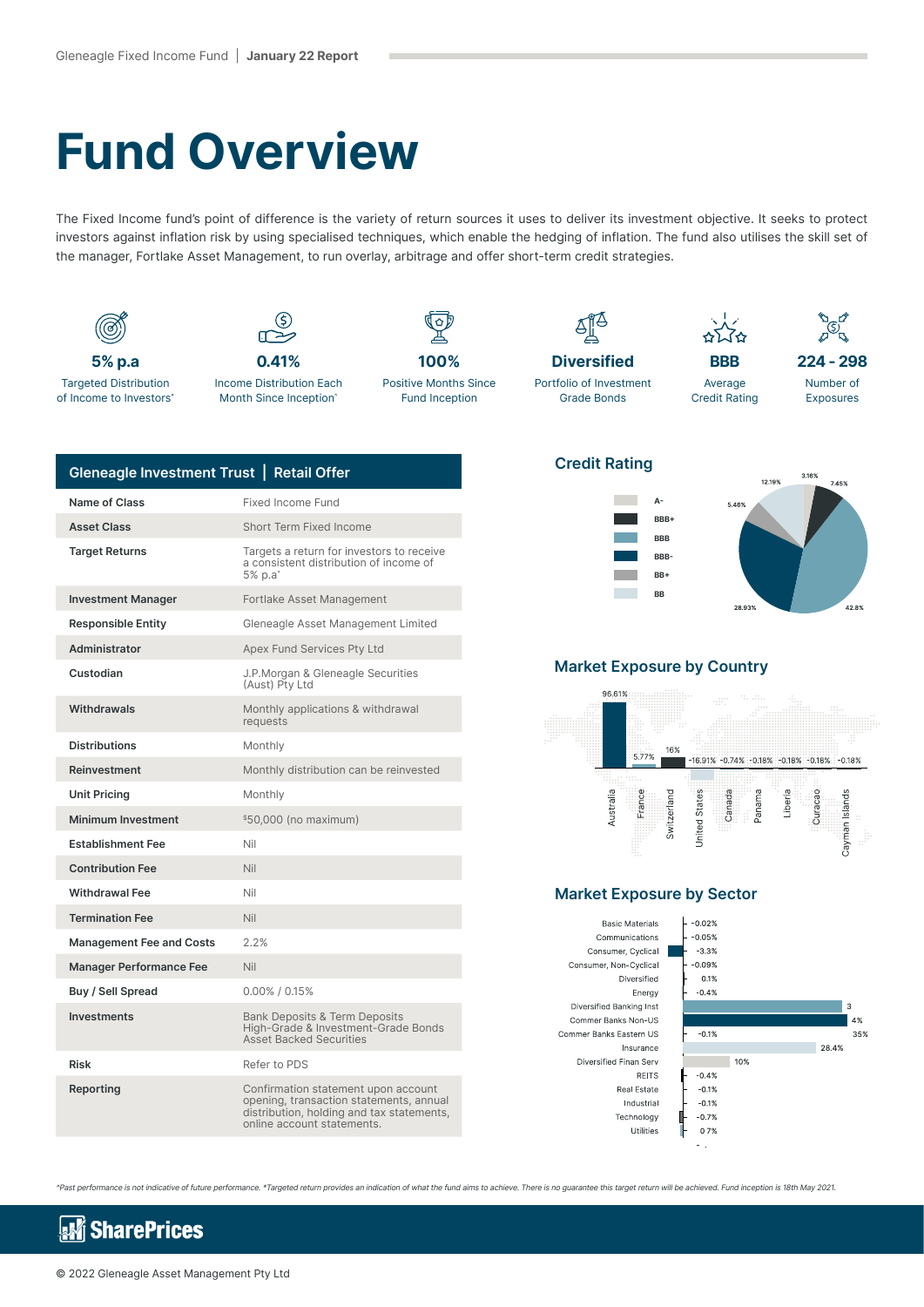

## **January 22 Update**

## **Markets – Credit where Equity is due**

The month started in a holding pattern awaiting the critical January FOMC meeting. In addition, inflation numbers and other economic data were eagerly anticipated by market participants. Risk markets responded poorly to the persistently high levels of global CPI with equities commencing a steep sell-off as data came out. VIX went to a high of 31.96 per cent from a low of 16.60 per cent, intra month. Across the capital structure in 5-year, we saw High Yield spreads widen by +46bps. On the top side of the capital structure, we saw senior preferred move wider by +10bps. Indices were all wider with US IG out +10bps, Aus ITRX out +11bps, EUR Main out +11bps, and EUR Financials SUB +18bps. At-the-money HY credit volatility was out +10 per cent and interest rate volatility in the 1 and 10 year part of the Australian curve was 73bps normalised (+4bps) and 76bps normalised (-4bps), further inverting. It follows, that Issuance started to slow as capital market volatility resurfaced. We also saw the significant disparity in Credit Tranches with Equity, Junior Mez, Senior Mez and Super Senior illustrating large dispersion across the tranches. Of note, the equity tranche underperformed the S&P500 over the month.

Outflows across credit gathered pace as the month went on with the worst being High Yield, seeing around 3 per cent drawdown at month-end. High Yield has now returned only 0.38 per cent for the year with 4.40 per cent volatility. In US investment-grade we saw similar drawdowns with the US IG (IBOXX) down 3.17 per cent for the month with 5.74 per cent volatility. The majority of central banks outlined outlooks and reductions for asset purchases, which saw further pressure placed on risk markets. Global yields were higher over the month set against the FOMC reaffirming its stance on inflation with the US 10-year finishing the month at 1.77 per cent, up +26bps. Australian yields went higher over the month with the 10-year yield now 1.895 per cent up +22.5bps. Intense pressure was seen in the front part of the Australian curve with the 3-year moving up 40bps in the month to 1.31 per cent adding to short to mid curve implied volatility.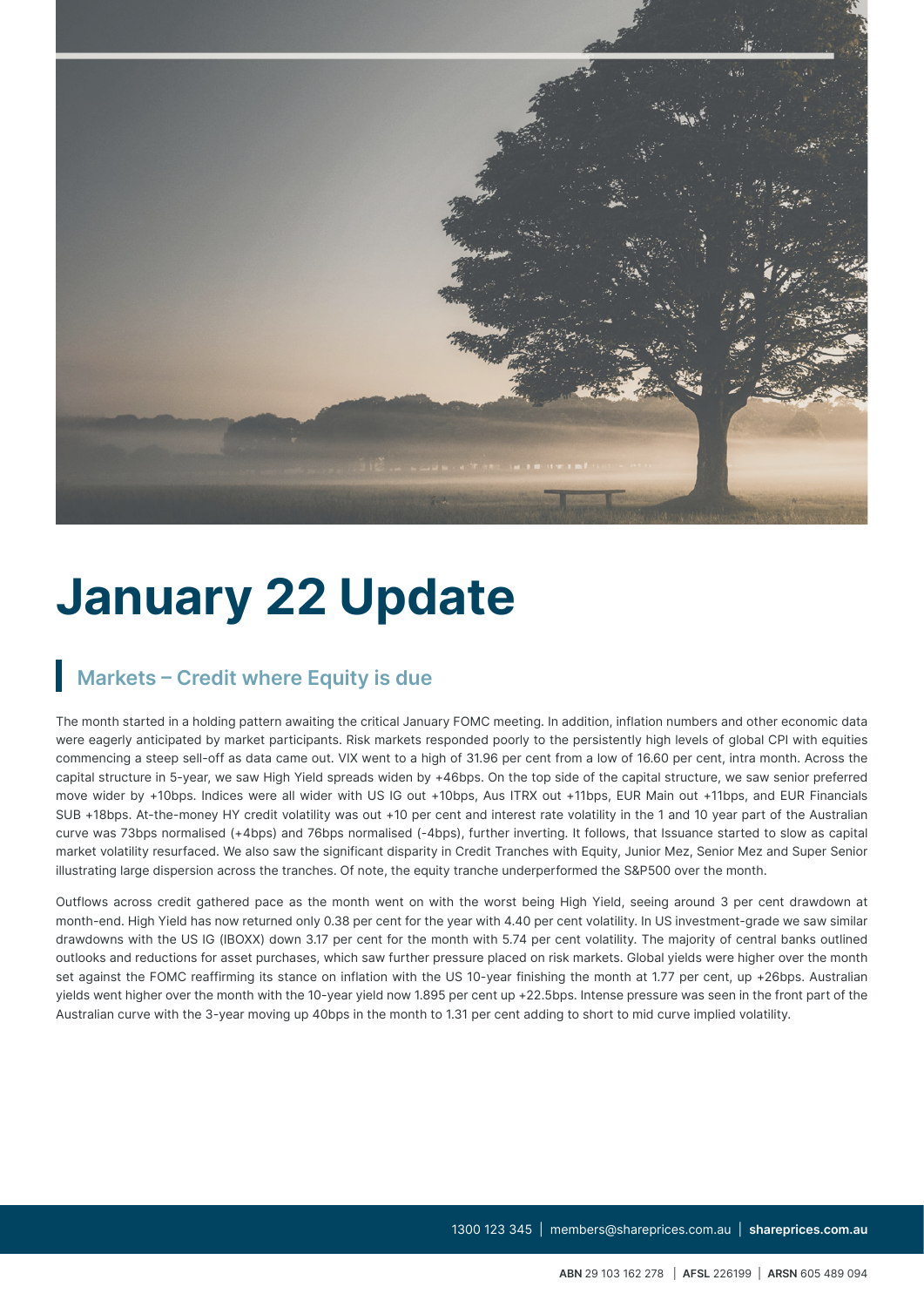### **Economy – The Ostrich or the Owl**

A philosophical perspective is an important part of any investment process, so unsurprisingly, we are often asked to articulate our views on this particular topic. However, I thought it would be worthwhile delving into this a little more deeply as its relevance and its true effect on actual outcomes depends on a variety of factors. In many ways and across many institutions, the investment philosophy is a constructed process that lacks authenticity. Often left to the marketing department to formulate, its essence and true meaning tend to have little buy-in from the investment personnel. What you tend to see is that philosophies are very idealistic, overarching, long term in their ideal but in many instances get eroded by the day-to-day friction of team dynamics, personality, bureaucracy, or hidden ulterior beliefs. Take, for example, an institution that has not changed its philosophy for 20-30 years. Can we truly believe everyone that goes in and out of that turnstile was a true convert to the philosophy that was thrust upon them…The cornerstone of the business should, in fact, be an authentic philosophy and one that you believe in, perhaps obsessively. In turn, this attracts people who see the merit in that way of thinking and hopefully want to come along for the ride. Importantly, this doesn't come at the exclusion of diversity of thought and more constructive approaches. From our perspective, this should be a

### **The Mechanics of QT**

The Fed has made clear its intentions to slow the pace at which it reinvests principal payments on its maturing or prepaying US Treasury and agency MBS assets. The following describes how this will head to a corresponding decline in reserves held by the commercial banking system.

The simple example is to begin with maturing US Treasury obligations. The two pertinent liability entries on the Fed's balance sheet are deposits of depository institutions, usually called reserves (a Fed obligation to commercial banks) and the Treasury's general account, or TGA (an obligation to the US Treasury). The Fed is the fiscal agent of the Treasury, and the TGA effectively functions as the bank account of the federal government. In normal times, when a person pays taxes to the US Treasury, the Fed will debit the reserves of the taxpayer's bank and credit the TGA (with no change to the sum of the two types of obligations and therefore no change in the overall size of the balance sheet). Similarly, when the federal government pays a vendor the TGA will go down and the reserves of the vendor's bank will increase.

What about when the Fed ceases reinvesting maturing US Treasuries? As a Treasury security comes due, the Treasury is obligated to deliver the par amount of that security to the Fed. Mechanically this

happens through the Fed reducing the balance in the TGA by that amount. Thus, if, say, \$1 million of Fed holdings of Treasuries come due on a certain date, the Fed's securities portfolio will be reduced by \$1 million and the TGA will also be reduced by \$1 million. So far both sides of the balance sheet have been lowered by equal amounts, though there has been no change in the amount of reserves held by commercial banks.

Of course, like any prudent cash manager, the Treasury will seek to maintain a certain amount of funds in its "bank account" It has said that it seeks to maintain funds to cover about a week's worth of outflows, or maybe around \$700 billion. In order to replenish the TGA after paying the Fed to satisfy its obligations, the most likely action to rebuild cash balances would be for Treasury to issue debt to the private sector. After auctioning off debt to the private sector, the bank of whoever bought the security will see its reserve account debited because it has bought the treasuries (instead of the Fed). At the same time the TGA will be credited, as the purchase of the bond by the commercial bank equates to cash simply going into the TGA. Thus, after all is said and done, the level of Fed holding of US Treasuries will be \$1 million lower, the TGA will be unchanged, and commercial banks reserves will be \$1 million lower. (Viewing this reduction in bank reserves as a twostep process is conceptually useful, but often Treasury auctions will settle on the same day that previously-issued securities mature).

The manner in which maturing or prepaying MBS leads to a decline in reserves is very similar to the process for Treasury securities. The two mortgage GSEs (Freddie and Fannie) have the privilege of having their own account at the Federal Reserve (rather than settling payments through commercial banks, as other nongovernmental institutions do). Principal payments obligations to the Fed are carried out by the Fed debiting their accounts. As the GSEs replenish their Fed balances, commercial bank reserves will decline.

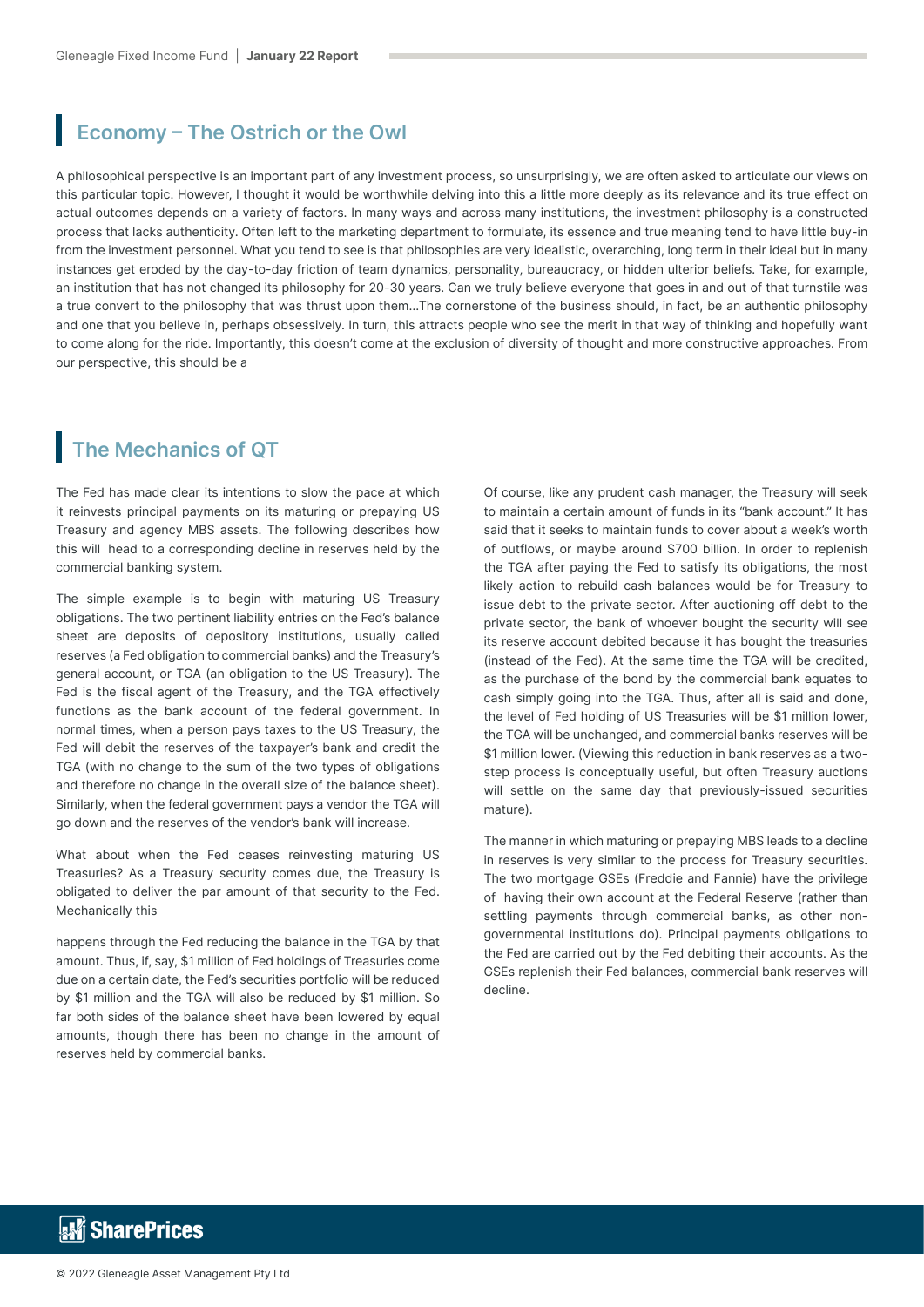**ABN** 29 103 162 278 | **AFSL** 226199 | **ARSN** 605 489 094

## **How does QT affect Financial Conditions?**

There are two potential channels through which the investors' balance sheets are affected by QT. First, the Treasury and GSEs will need to find private purchasers to step up and fill in the demand for their securities vacated by the Fed. Second, banks will have fewer reserves. The first effect should exert upward pressure on longer-term interest rates, though the magnitudes are very imprecisely estimated. Whatever the size of this effect, there are three reasons why it should likely be much smaller than the size of the effect when the Fed purchased the assets. First, the purchases were concentrated in a much shorter period of time than the runoff will take place. Second, much of the purchasing was done in a period of intense market stress, when central bank asset purchases are more potent. Third, the signaling channel of asset purchases is mostly turned off when runoff is set on autopilot to be running in the background.

What about the second impact of QT? What will fewer reserves in the banking system do to financial conditions? The short answer is the decline in reserves should have little impact on interest rates, currencies, or other financial conditions. However, risk markets will have reverse displacement now i.e.crowding out of risk-free assets into risk assets will now go back the other way. Textbooks written 15 or more years ago would assign a much more influential role to reserves in determining financial conditions. But there are two crucial institutional changes that have altered the reasoning found in these older treatments of the topic: the payment of interest on reserves, and the dominance of capital requirements as the chief regulatory constraint on banks' balance sheets.

To see the importance of interest on reserves first consider the way inter-bank markets functioned prior to the Fed's ability to pay interest on reserves, which occured before late 2008. In that environment, the Fed's ability to control overnight interest rates was almost entirely a function of its ability to fine-tune the amount of reserves in the banking system. When the Fed would inject reserves into the banking system, their scarcity value went down and the interest rate charged to borrow those reserves declined. A withdrawal of reserves worked in the opposite direction, increasing interest rates.

Now, however, overnight interest rate control is almost completely divorced from the amount of reserves in the banking system. Beyond some amount, the banking system's demand for reserves is likely satiated. After that point, interest rates are now controlled by fiat, through the rate paid on reserves.

Those same textbooks would also describe another channel by which central bank reserve injections or withdrawals would affect credit conditions: by easing or tightening the degree to which reserve requirements are a limiting factor on the overall size of bank balance sheets. Reserve requirements, however, were eliminated in March 2020. And so the old money multiplier view whereby more bank reserves supported more lending no longer makes sense in a regime without reserve requirements.

Ordinarily, the Fed holds enough assets to meet the public's demand for its liabilities. Recent times have been extraordinary, and the Fed has supplied more liabilities than the public demands. To know when Fed balance sheet normalisation ends we have to estimate the public's demand for Fed liabilities. The largest liability, currency, tends to exhibit fairly steady growth, a little above the rate of nominal GDP growth. Another liability is the TGA; as mentioned earlier, the Treasury will demand about \$700 billion of Fed liabilities in this account.

Finally, commercial banks demand reserves. The level of this demand is probably the hardest to gauge. As mentioned earlier, banks no longer have reserve requirements. However, they do have a variety of other liquidity requirements. For example, some large banks are subject to liquidity stress-testing. These regulations create a large demand for reserves. Gauging this demand is difficult. In late 2019, money markets suffered from the "repo tantrum." There were likely several causes of this episode, but a scarcity of reserves was very likely a contributing factor. At that time reserves in the banking system were just under \$1.5 trillion. There are reasons to believe this threshold should be higher now—the banking system is about 30% larger—or smaller—the Fed's creation of the standing repo facility (SRF) may allow banks to comfortably hold less reserves.

Using this \$1.5 trillion number as an initial guess for the demand for bank reserves, and adding in Treasury's TGA demand, gets us to the desired size of the balance sheet of \$2.2 trillion-plus currency in the hands of the public. Given the maturity schedule of the Fed's US Treasuries, and assumptions on their MBS principal payments, we estimate QT will end in 2026 or 2027, with a Fed balance sheet that is a little over \$5 trillion.